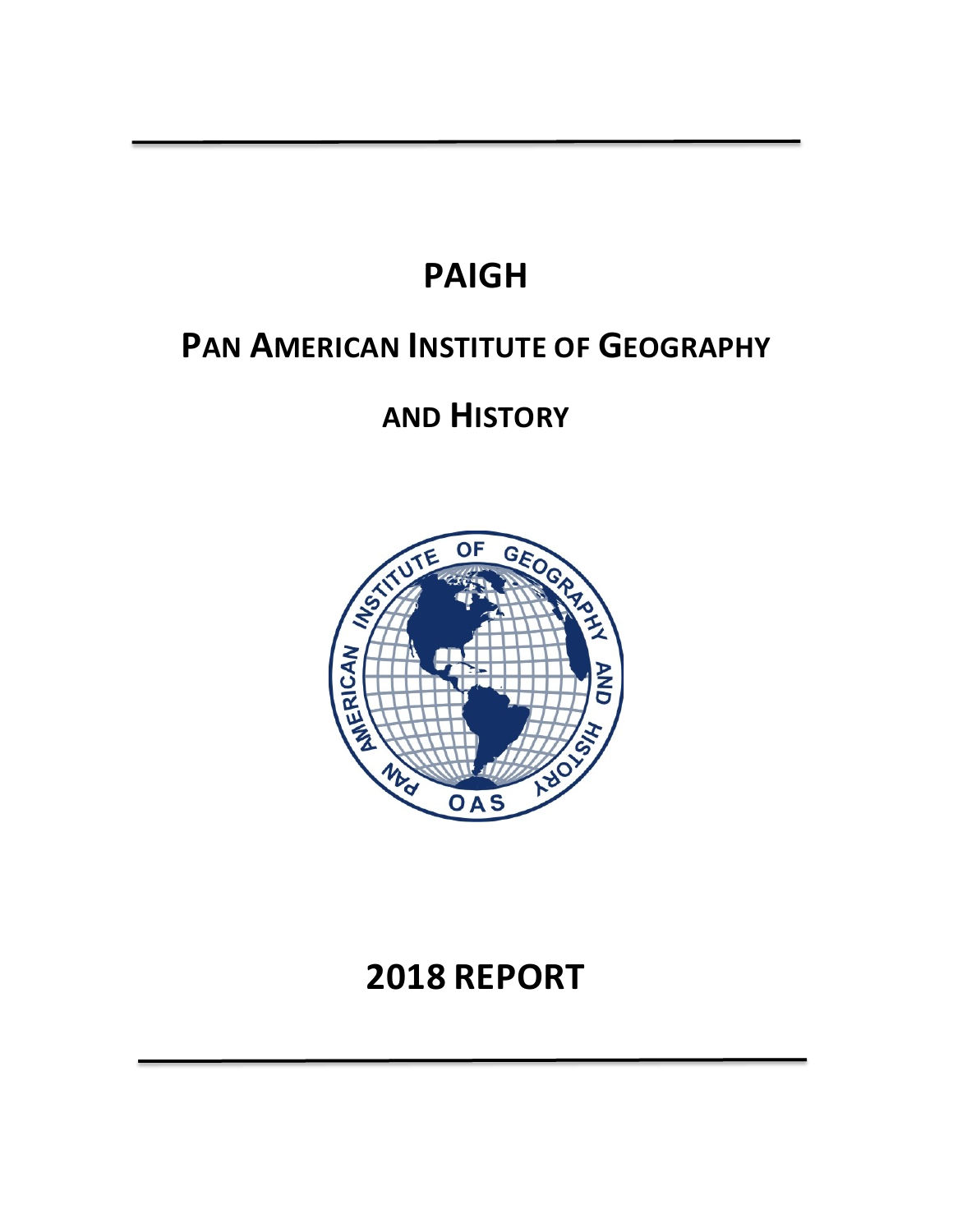# <span id="page-1-0"></span>**TABLE OF CONTENTS**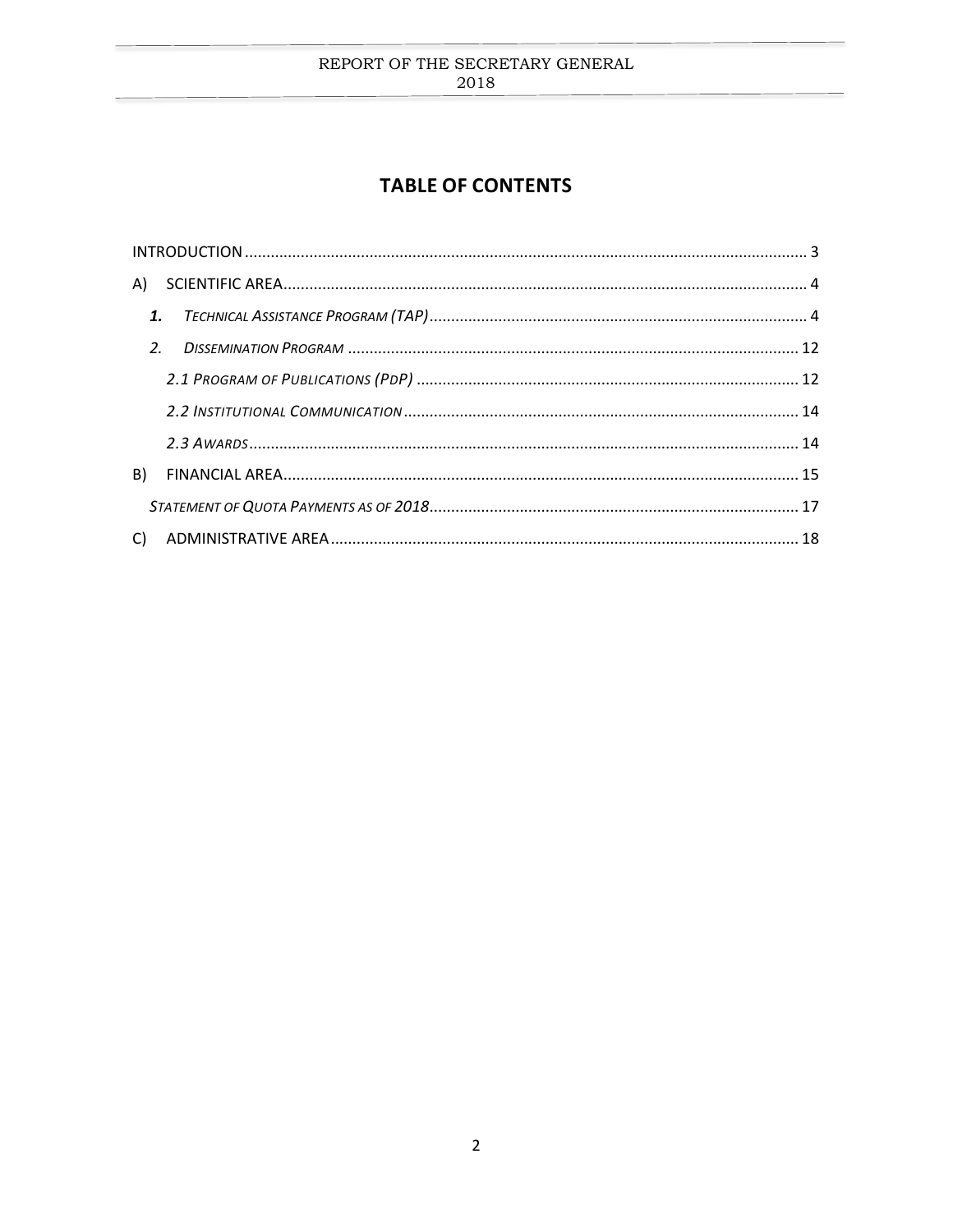# **INTRODUCTION**

The Pan American Institute of Geography and History (PAIGH) was founded on February 7, 1928 by a resolution approved at the Sixth International Conference of the Americas held, in Havana, Cuba. In 1930, the government of Mexico constructed the building located on Ex Arzobispado number 29, "Observatorio" in Mexico City, for the use of PAIGH.

In 1949 an agreement was signed between PAIGH and the Organization of American States (OAS), thereby being constituted as its first specialized agency.

In accordance with the current Statutes, only States within the inter-American system can be members of PAIGH. Presently, there are 21 Member States; there is also the status of Permanent Observer, Spain, France, Israel and Jamaica are in this category.

The objectives of PAIGH as stated in Article [1](#page-2-0) Statutes of the PAIGH are the following<sup>1</sup>

- 1. To encourage, coordinate and publicize cartographic, geographic, historical and geophysical studies, as well as studies on related sciences of interest to the Americas.
- 2. To promote and carry out research, work and training in these fields.
- 3. To foster cooperation between the institutions specializing in these four fields in the Americas and among international organizations with similar interests.

This document describes the activities of the General Secretariat, corresponding to 2018, and is based on actions carried out in the Scientific, Financial and Administrative areas.

It should be mentioned that during 2018, priority was given to the preparation of the Strategic Institutional Development Plan (PDEI)<sup>[2](#page-2-1)</sup> and the new draft proposal of quota contributions<sup>[3](#page-2-2)</sup>.

<span id="page-2-0"></span><sup>1</sup> Consult a[t https://www.ipgh.org/assets/organic\\_statute\\_rules\\_2018.pdf](https://www.ipgh.org/assets/organic_statute_rules_2018.pdf)

<span id="page-2-1"></span><sup>2</sup> By decree of Resolution 3, "Development Strategy of PAIGH", 21st General Assembly, Panamá 2017, consult at

[https://www.ipgh.org/assets/strategic\\_institutional\\_development\\_plan\\_2018-2021-\(002\)\\_rmf.pdf](https://www.ipgh.org/assets/strategic_institutional_development_plan_2018-2021-(002)_rmf.pdf)

<span id="page-2-2"></span><sup>3</sup> By decree of Resolution 11 "Annual Quota contributions of the Member States effective in 2020", 21st General Assembly, Panamá 2017 consult at [https://www.ipgh.org/assets/21st-ga\\_resolutions\\_1-33.pdf](https://www.ipgh.org/assets/21st-ga_resolutions_1-33.pdf)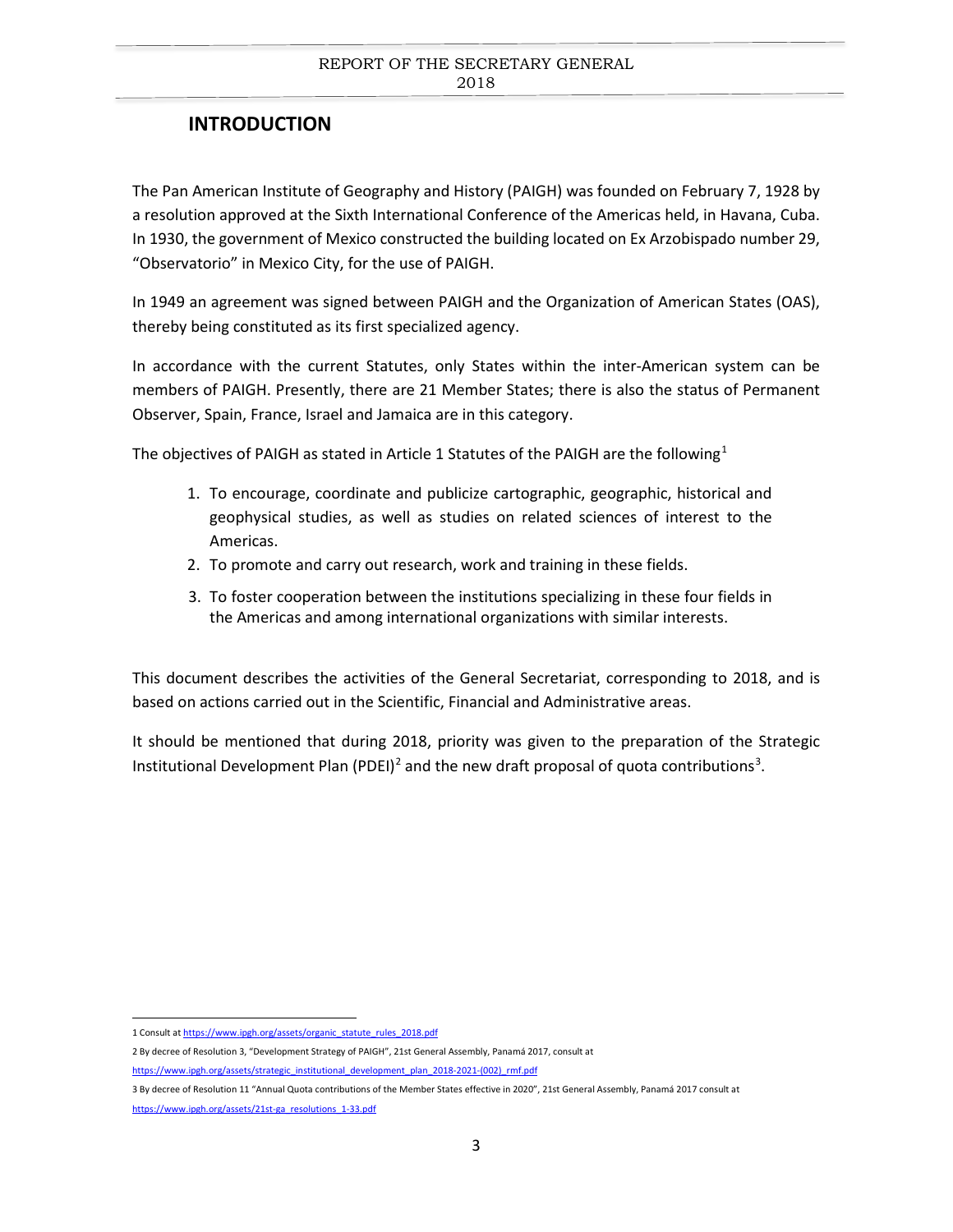# <span id="page-3-0"></span>**A) SCIENTIFIC AREA**

The scientific area is integrated by the activities included in the Technical Assistance Program (TAP) and Outreach Program. (PdD).



# <span id="page-3-1"></span>*1. TECHNICAL ASSISTANCE PROGRAM (TAP)*

The objective of this program is the implementation of specialized actions in the fields of Cartography, Geography, History, and Geophysics, which contribute to regional integration and sustainable development. Its specific themes adhere to the areas of adaptation to climate change, organization of territorial information, managing natural hazards and cultural heritage. These projects should be closely linked to the 2030 Agenda, Objectives of Sustainable Development of the United Nations Organization<sup>[4](#page-3-2)</sup> and to the implementation of the Pan American Agenda of PAIGH 2010-2020<sup>[5](#page-3-3)</sup>.

The main features of the TAP are:

- To include at least two Member States of PAIGH, preferably three for Cartography.
- To prioritize multidisciplinary initiatives, the annual average funding per project on the part of PAIGH is in the amount of USD 8,000, with a minimum of USD 5,866.
- To support clearly identifiable scientific activities, such as workshops or seminars (per-diem, transfers and airfares, the co-sponsoring institution should cover one of these expenses), publications, specialized laboratory expenses, field activities, communications, internet connections, honorarium to experts, duly justified, among others.

The initiatives presented are classified within the following categories: Research and SEED Training.

<span id="page-3-2"></span> <sup>4</sup> Consult a[t http://www.sela.org/media/2262361/agenda-2030-y-los-objetivos-de-desarrollo-sostenible.pdf](http://www.sela.org/media/2262361/agenda-2030-y-los-objetivos-de-desarrollo-sostenible.pdf)

<span id="page-3-3"></span><sup>5</sup> Consult a[t https://www.ipgh.org/assets/pan\\_american\\_agenda\\_paigh.pdf](https://www.ipgh.org/assets/pan_american_agenda_paigh.pdf)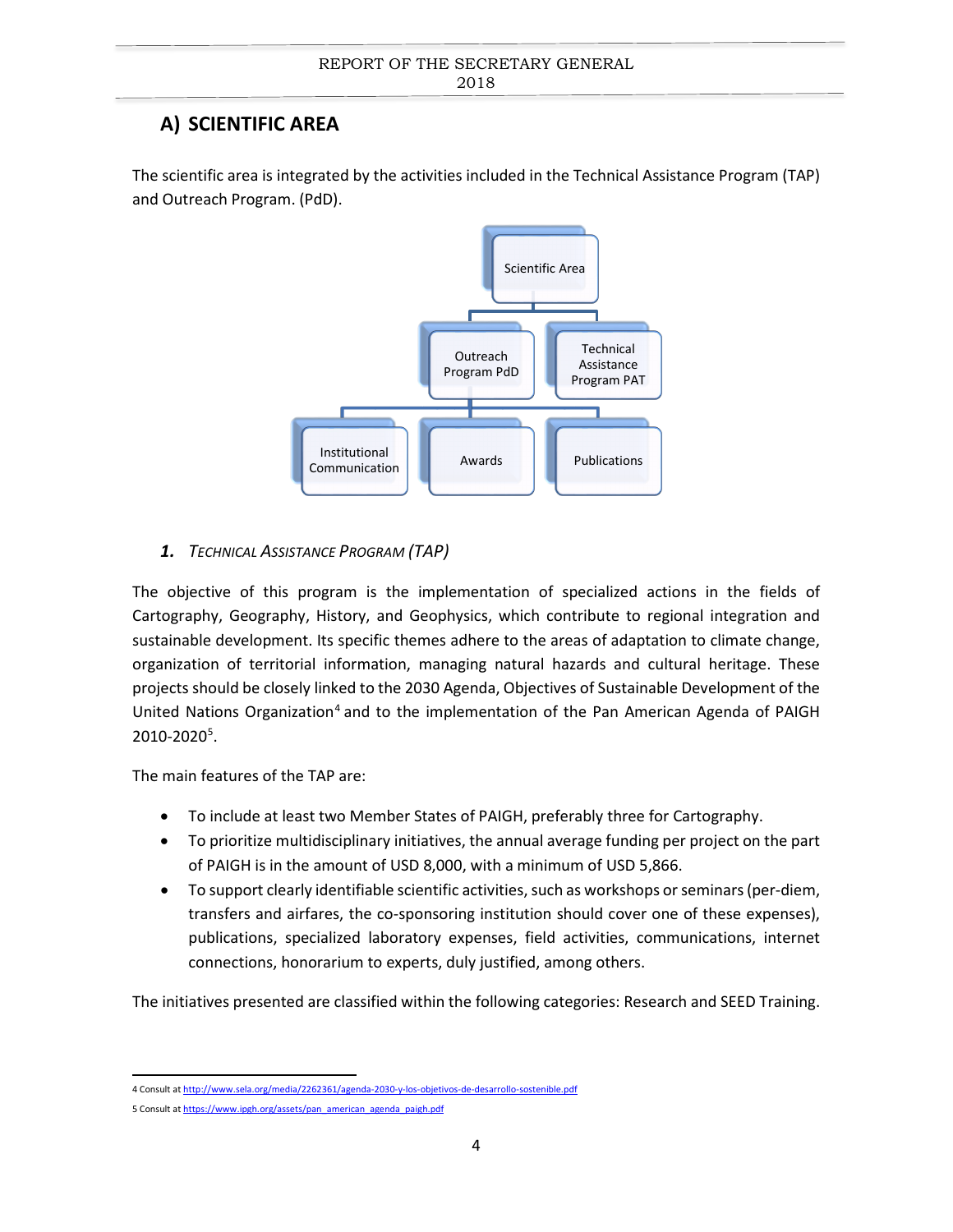

A study was carried out to observe the patterns in the presentation of projects, with this information the projects presented and funded by the Commissions over the past six years was consolidated.

# *TECHNICAL ASSISTANCE PROJECTS 2018*

During 2018 25 projects were funded, in the amount of USD 189,560, only 80% were executed (USD 151,639), and funds were reserved for 2019 of the remaining 20% which corresponds to USD 37, 921.

# *TECHNICAL ASSISTANCE PROJECTS (PAT) 2019*

Following the call for the presentation of projects for 2019, 44 proposals were received in the amount of USD 573,450, of which 19 were approved for a total of USD 154,596. As the Technical Meetings of the Commissions will be held in 2019, the Chairmen of the Commissions have included the necessary funding in their budgets for the meetings, in the amount of USD 41,804 in total.

The call to participate in the Geophysics Master's Program was also launched and a student from Colombia was awarded the scholarship.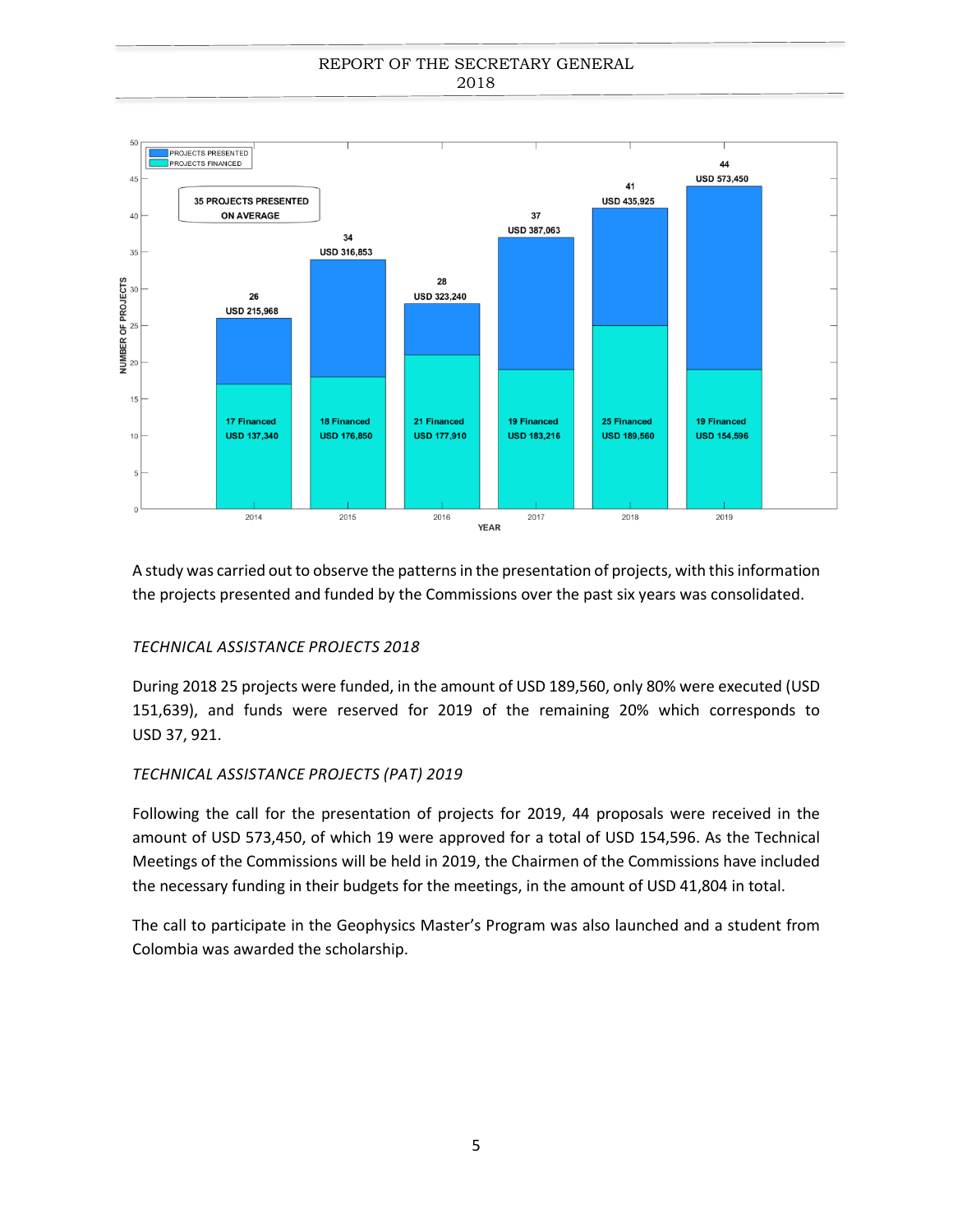## *MIAS WORKSHOP (INTEGRATED MAP OF SOUTH AMERICA)*

The Integrated Map of South America (MIAS) is a cross-border project, the objective of which is the creation of an integrated, digital continental map, at 1:250,000, which contributesto the sustainable development, prevention and integral management of natural risks, climate change studies and their mitigation. Within the joint cooperation framework with the GEOSUR Program, linked to the existing contract with the Andean Development Corporation (CAF), financial support was received for the last two Workshops of the Integrated Map of South America (MIAS). The total value of the project was USD 276,000.

The methodology employed in the workshops should be highlighted, during a week of work for each workshop, it was possible for experts from the official cartographic agencies of the countries involved (PAIGH members or not), to work together, thereby facilitating a transfer of skills, experience and knowledge.

Background:

- The Commission on Cartography of PAIGH initiated the GEOSUR project in 2009, with the support of CAF and the United States Geological Survey (USGS).
- IMCA: Integrated Map of Central America at a scale of 1:250,000, is comprised of Belize, Guatemala, Honduras, El Salvador, Nicaragua, Costa Rica, Panama and southern Mexico. The project was finalized in 2013.
- Extension of the project in 2015: Integrated Map of the Andean Region, covering Bolivia, Colombia, Ecuador, Panama and Peru.

During 2018 two workshops were held.

## *4TH MIAS WORKSHOP*

The workshop, was held in Santiago, Chile, from May 14-18, at the Military Geographic Institute, during which the Military Geographic Institute of Ecuador undertook the digitalization of 27 maps for Paraguay, free of charge. This action constitutes an example of solidarity and cooperation between these countries.

## *5TH MIAS WORKSHOP*

The workshop, which was held in Santa Cruz de la Sierra, Bolivia, from September 10-14, was coordinated by the Military Geographic Institute of Bolivia, during which pending objectives were completed.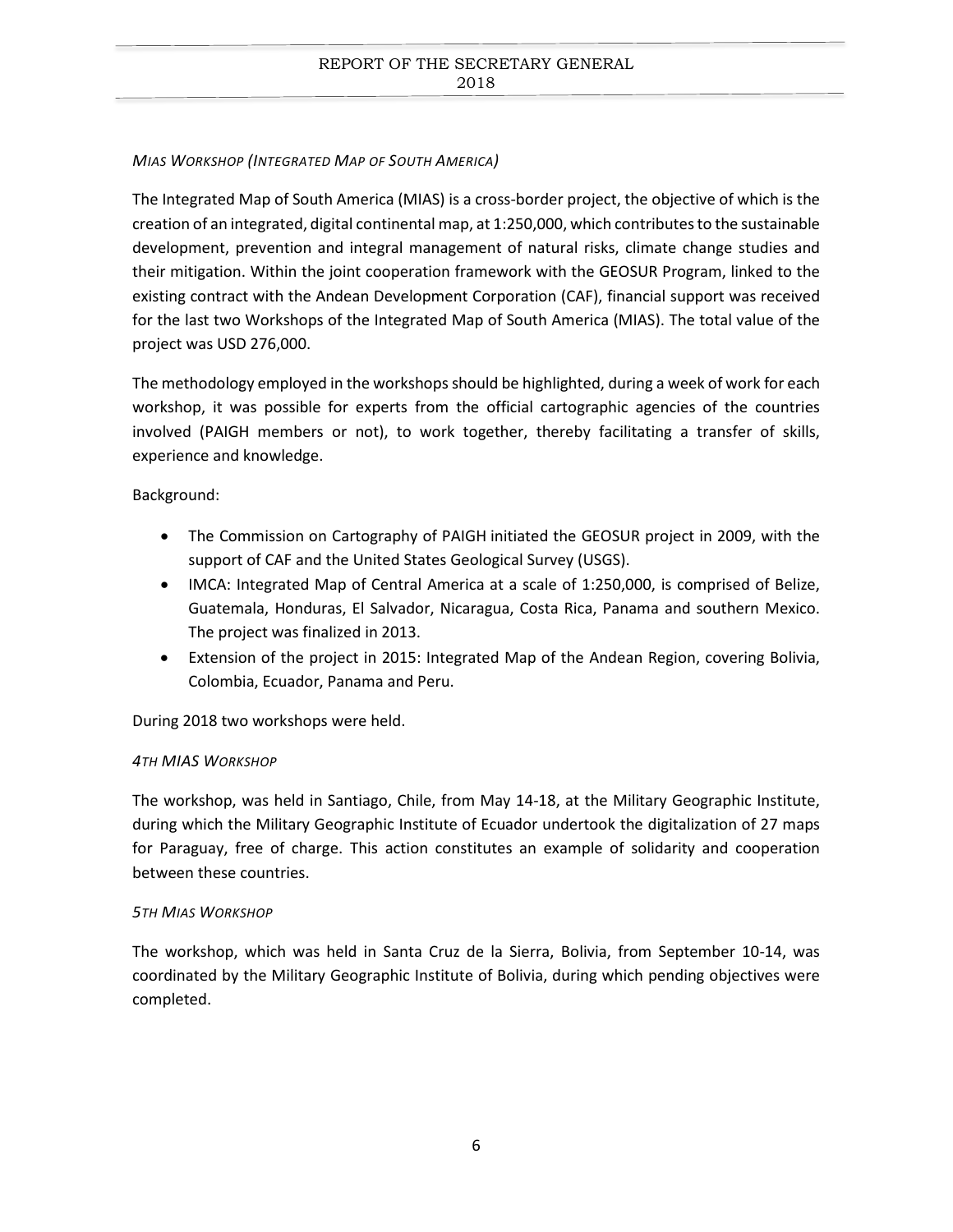Considering the benefit of having a unified database, as well as official, digital, vector, standard and continuous geographic data at the scale of 1:250,000, during the 48th Meeting of the Directing Council, Resolution No. 1[6](#page-6-0) "Integrated Map of Americas"<sup>6</sup>, was approved. It basically encourages the National Sections of PAIGH to utilize the Integrated Map of the Americas as a basis for future projects, which refer to statistics, climate change, and reduction of natural risks, among other areas, in order to avoid duplication of resources.

Likewise during the Fifth session of the Regional Committee of the United Nations on Global Geospatial Information Management for the Americas (UN-GGIM: Americas), Resolution "2018/6 Joint Action Plan"[7](#page-6-1) was approved, which recommends the use of the Integrated Map of the Americas in the Geospatial Statistics Framework for the Americas (MEGA).

<span id="page-6-0"></span> <sup>6</sup> Consult a[t https://www.ipgh.org/assets/resolution-no.-16.pdf](https://www.ipgh.org/assets/resolution-no.-16.pdf)

<span id="page-6-1"></span><sup>7</sup> Consult at [http://www.un-ggim-americas.org/en/contenido/reuniones/Quinta-sesion-LAGF-2018/pdf/Resolutions%20of%20the%205th%20Session%20UN-](http://www.un-ggim-americas.org/en/contenido/reuniones/Quinta-sesion-LAGF-2018/pdf/Resolutions%20of%20the%205th%20Session%20UN-GGIM%20Americas.pdf)[GGIM%20Americas.pdf](http://www.un-ggim-americas.org/en/contenido/reuniones/Quinta-sesion-LAGF-2018/pdf/Resolutions%20of%20the%205th%20Session%20UN-GGIM%20Americas.pdf)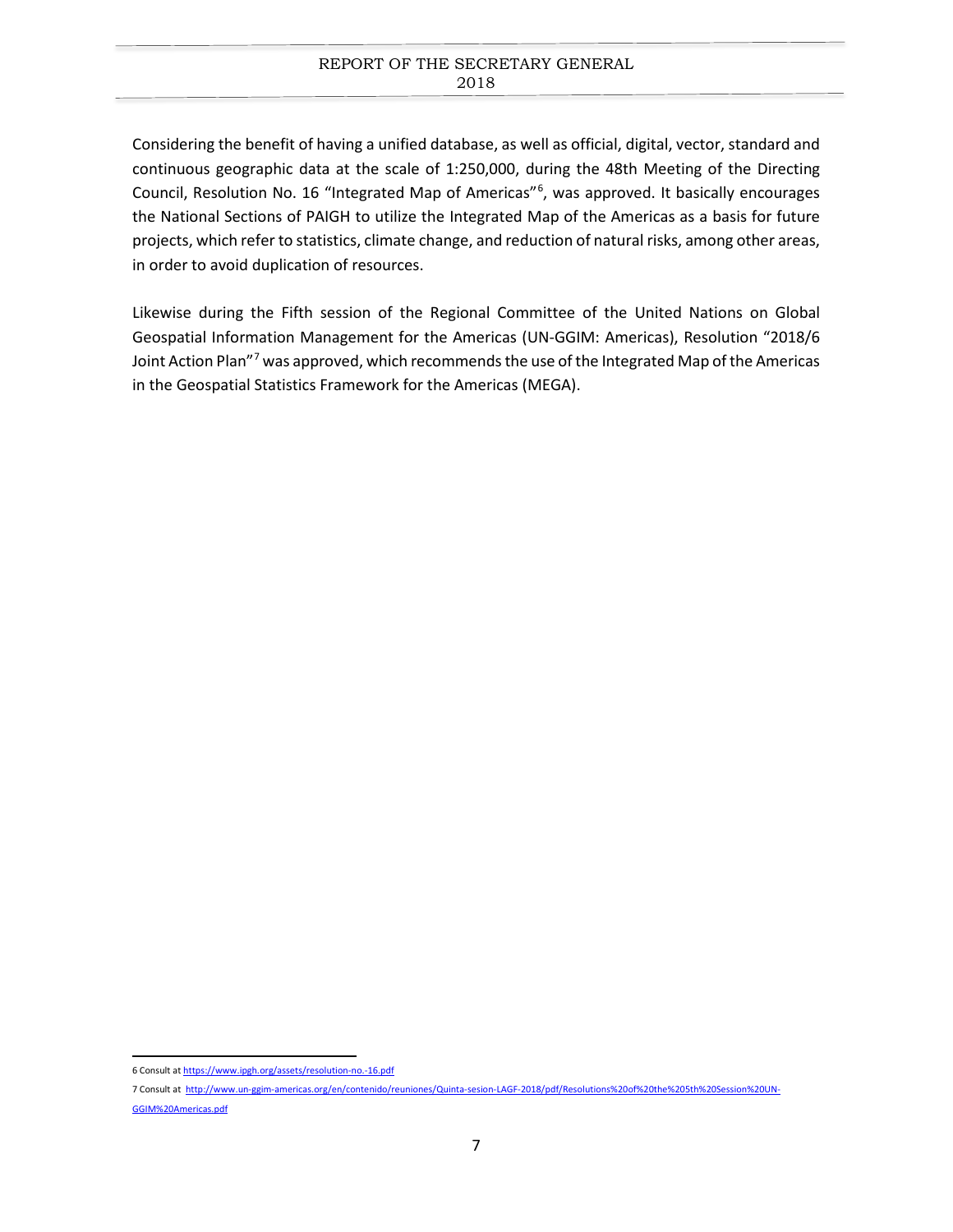*AGREEMENTS REACHED AND IN PROGRESS* 

The Seventh Agreement with (CAF)

The Seventh Agreement with CAF was signed, the main points of which are: Cataloging of metadata, Geomatic Services, GEOSUR Meeting (Integrated Maps of the Americas, Policy Conversations on Open Geographical Data, GEOSUR acknowledgement of initiatives in the region, Promotion and publicity of GEOSUR actions) and Advising the Technical Committee, with a contribution of USD 40,120 on the part of CAF.

• Joint Agreement Metropolitan Autonomous University (UAM)

A joint agreement was signed between UAM and PAIGH, establishing the bases to take advantage of the infrastructure and experience of both parties, in order to collaborate in actions relating to research, training, advisory action, academic exchange, scholarships, projects and cultural dissemination.

• Pan American Development Foundation (PADF)

A Joint Agreement between PADF and PAIGH was signed, which defines the operational mechanisms and financial terms for an effective agreement, decentralized and regional in scope, thereby providing the framework for future joint agreements funded by either party or other entities.

• Universidad Tecnológica Metropolitana (UTEM)-(*Metropolitan Technological University)*

The Joint agreement between PAIGH and UTEM was renewed, seeking to achieve the maximum advantage for the Center of Tactile Cartography. PAIGH and UTEM are committed to collaborating in activities of common interest for both parties, and also to share information and documentation of benefit to both institutions.

• World Network of Universities (UNIGIS)

A joint collaboration agreement between UNIGIS and PAIGH was signed, which establishes that the Institute will be granted a half scholarship annually for research programs, and support in publicity exchanges.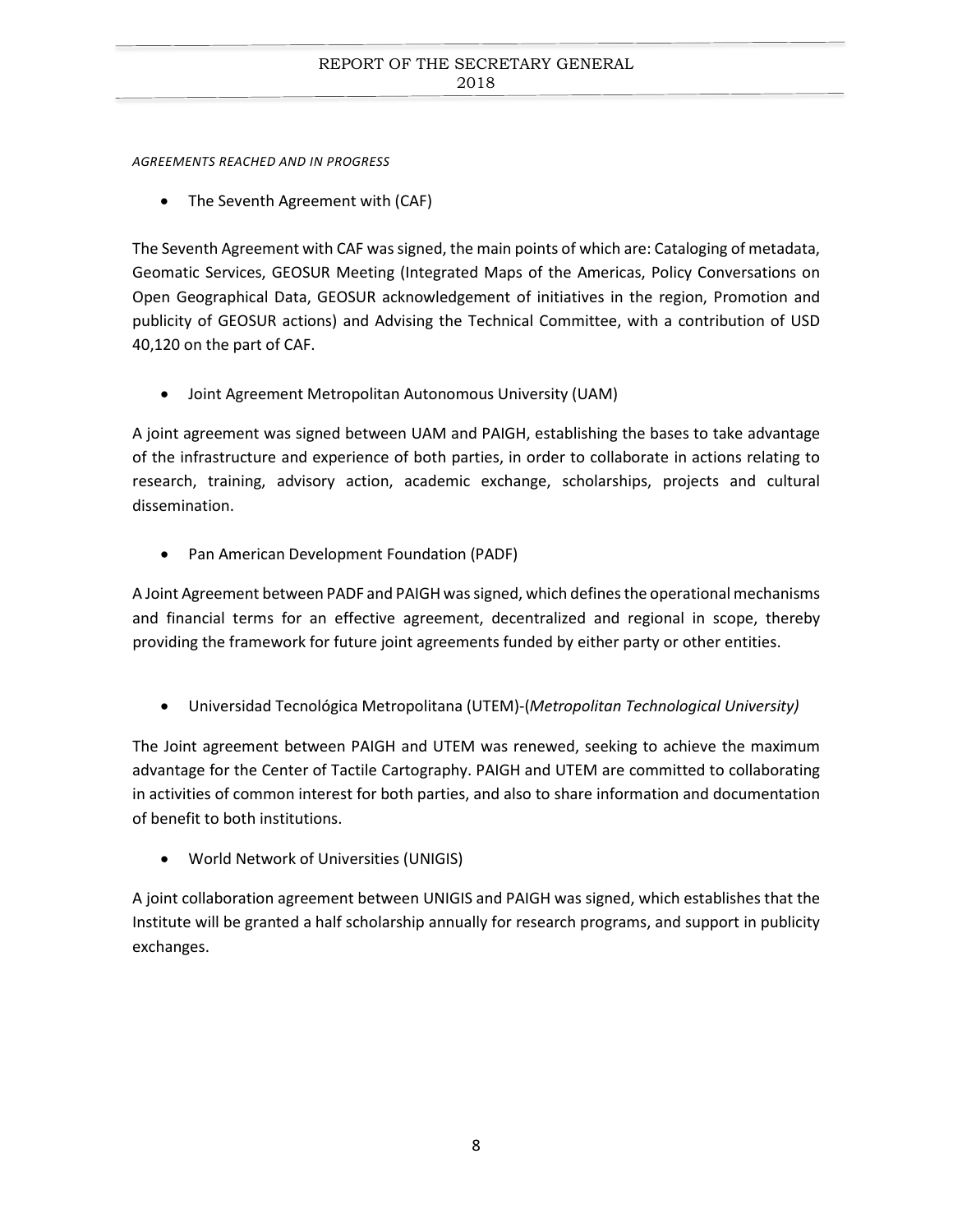# *ACADEMIC ACTIVITIES*

A High-level Conference and Seminar held at PAIGH Headquarters were sponsored by the cooperating members; the main objective of which was to encourage, coordinate and promote the studies and activities of the Institute, and also to promote cooperation between the institutions, thereby achieving greater visibility within their scope of action; obtaining important exposure with the live broadcast of the seminar.

## *HIGH-LEVEL CONFERENCE*

This Conference was held on August 14, during which Dr. Faviola Rivera of the National Autonomous University of Mexico (UNAM) delivered the keynote address entitled "The Latin American Philosophy of Leopoldo Zea".This event of historical focus was attended by the diplomatic corps, academia, civil society and the private sector (cooperating members).

## *SEMINAR*

On August 15, a seminar was held on Climate Change entitled "Dialogues on Climate Change: perspectives and challenges", with the participation of speakers from the government, academia and private companies, which created an enriching experience for the attendees.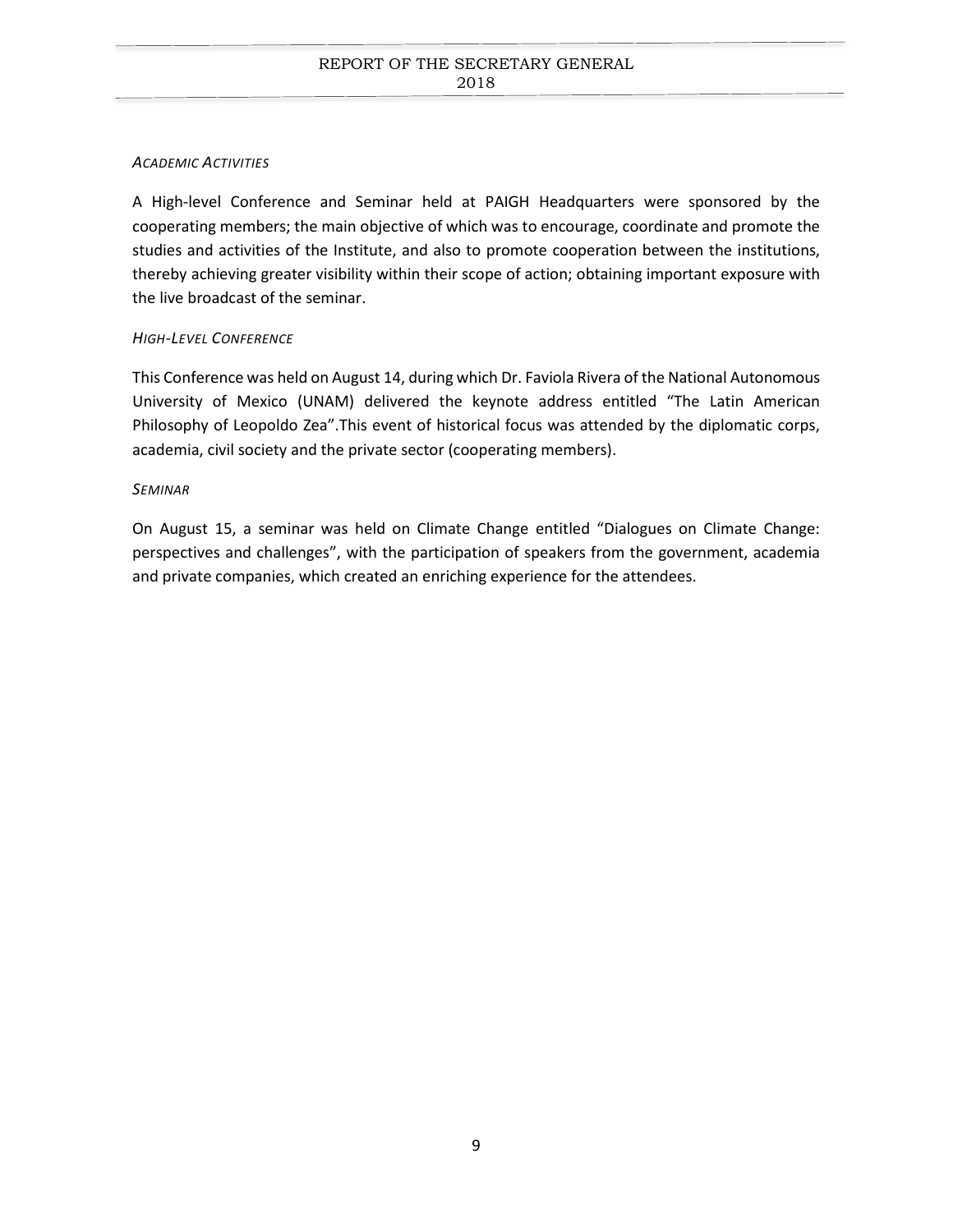#### *ACTIVITIES AND RELEVANT EVENTS WITH THE NATIONAL SECTIONS*

- In August, the National Section of the Dominican Republic and the "José Joaquín Hungría Morell National Geographic Institute" (IGN-JJHM) celebrated the XVI Dominican Conference on Geographic Sciences, the main theme of which was "Education and natural risks: integration of geospatial information". The main objective was to promote the education of physical, social, and human geography in order to connect the citizens to the country. The Secretary General of PAIGH participated in the conference, with a paper on "PAIGH and its relationship with Geographical Information, Disaster Mitigation and Education", the Vice President of the Institute also made a presentation on "Inclusive Education and the Integration of Geospatial Information".
- In August, the Regional Committee of the Americas held a meeting at the United Nations headquarters in New York, within the framework of the Eighth session of the United Nations on Global Geospatial Information Management (UN-GGIM) 2018. The main objective was to highlight the progress of the activities of the groups, lines of work and next steps. There was also a working meeting to analyze the progress of the Joint Action Plan.
- In October, the Secretary General participated in the 2018 Symposium on the Geocentric Reference System of the Americas (SIRGAS), held at the headquarters of the National Institute of Statistics and Geography (INEGI) in Aguascalientes. This symposium was to commemorate the 25 years of SIRGAS (created in 1993). It should be highlighted that pursuant to Article 4 of the Statutes of SIRGAS "The International Association of Geodesy (IAG) and PAIGH are members of SIRGAS with equal rights".

Among the challenges presented, some should be highlighted: the unification of a height system, improvement of data standardization and the search for a greater participation of Central America and the Caribbean.

- In November, coordinated workshops on GPS and ArcGis were held at the OAS office in the Adjacency Zone between Belize and Guatemala, presented by experts from the Military Geographic Service of Uruguay, to the military personnel of both countries.
- During the 2018 Latin America Geospatial Forum (LAGF), the Secretary General participated as a moderator in this forum, which sought to strengthen the role and use of geospatial information in Latin America by connecting agents of the geospatial industry with user communities.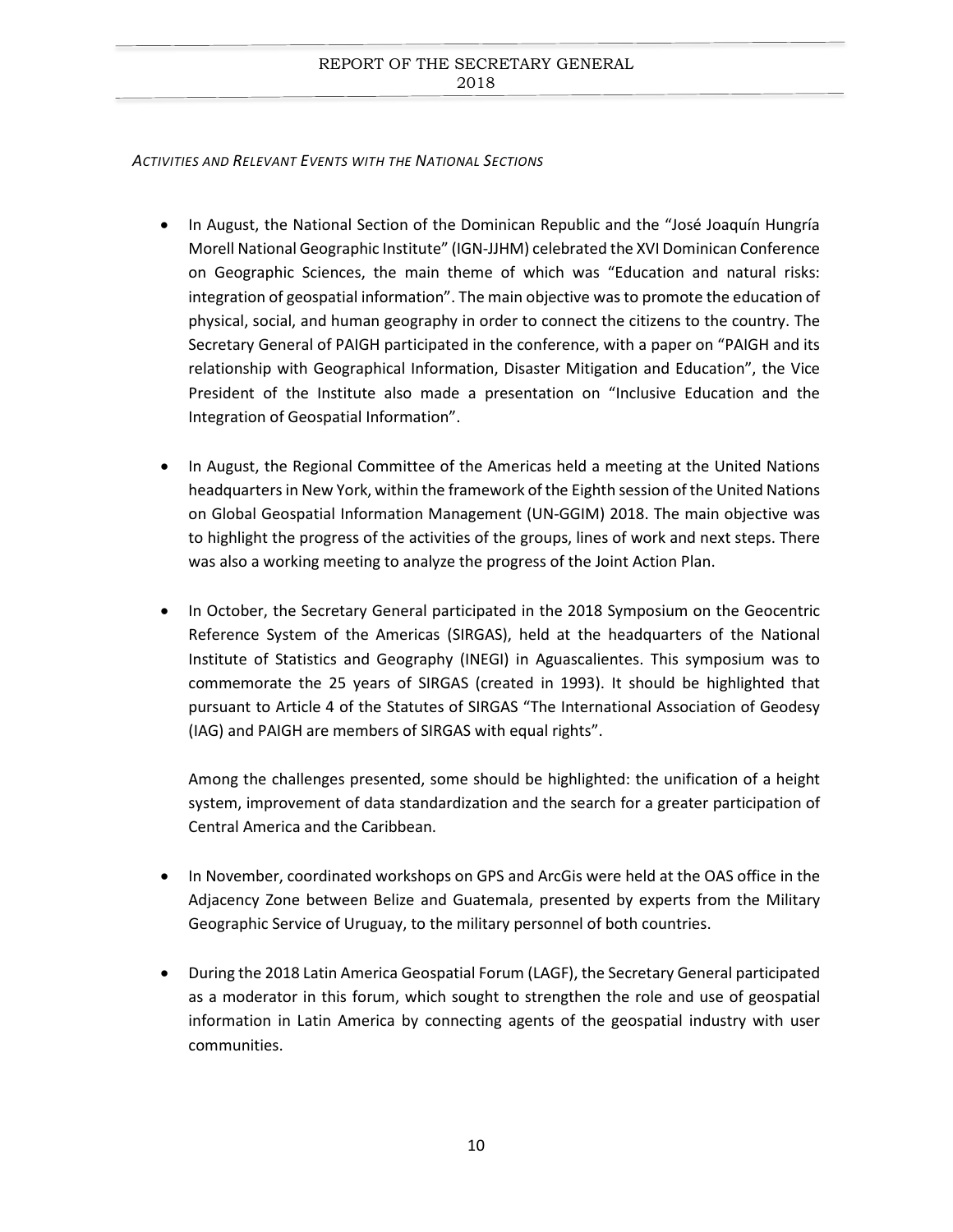The 2018 conference was of particular interest because it marked 50 years of the official geographic information generation.

Simultaneously, the Fifth Session of the UN-GGIM was held in Mexico City, within the framework of the Latin America Geospatial Forum, with the participation of the Secretary General in Session V: Organizations, initiatives and Regional Networks, during which the concrete actions to be taken in 2019 were established.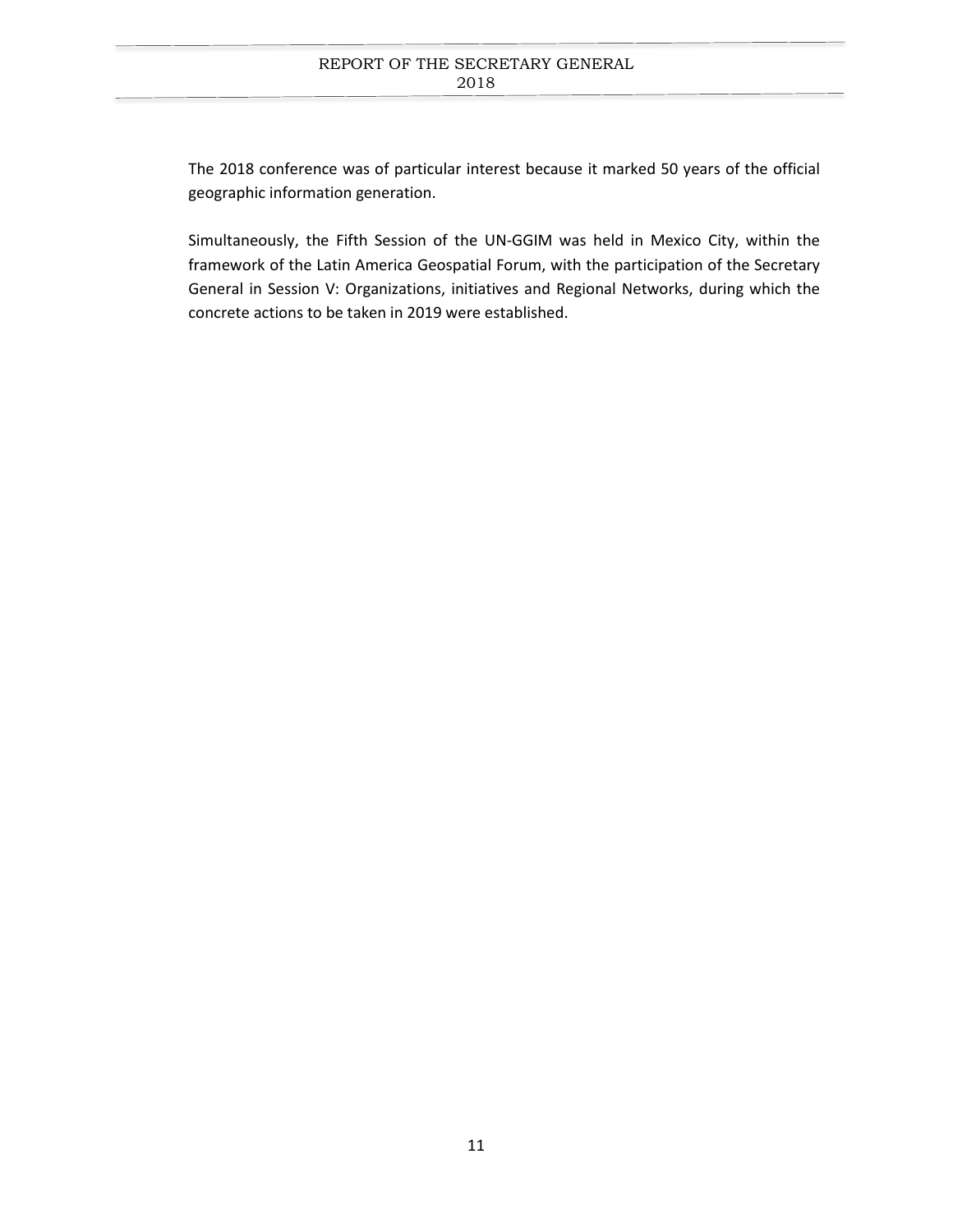# <span id="page-11-0"></span>*2. DISSEMINATION PROGRAM*

The Dissemination Program is divided into two basic activities, the Program of Publications (PdP), the second refers to Institutional Communication, particularly relating to publicity through social media networks (Webpage, Facebook, Twitter, Instagram and the new YouTube channel).

Another important activity of PAIGH are the awards presented by the Commissions.

# <span id="page-11-1"></span>*2.1 PROGRAM OF PUBLICATIONS (PDP)*

# *EDITORIAL POLICY*

The Editorial Policy of PAIGH was created<sup>[8](#page-11-2)</sup> the main objective of which was to standardize the guidelines that will govern the editing, circulation, and dissemination processes, in collaboration with the editors' Working Group (GTE). The Regulations on Publications of the Institute was the basis of this policy, and the process of integrating PAIGH into the Open Journal System platform (OJS) was initiated.

During the 48th Meeting of the Directing, the resolution to modify Article 30 of the Regulation on Publications was approved.

"**Article 30. The General Secretariat and the Commissions will safeguard at all times, the exercise of free speech in the publications, documents and other forms of publicity of the authors**, **who are solely responsible for the content of the work.** "

# *AGREEMENT WITH THE NATIONAL LIBRARY OF ANTHROPOLOGY AND HISTORY AND EXCHANGE (BNAH)*

There was coordination with the National Library of Anthropology and History (BNAH) in order to finalize the digitalization of the complete collection of the Periodical Publications of the Institute, through a collaboration agreement. Likewise, arrangements were made to sign an addendum to the Concession Agreement between the "José Toribio Medina" Bibliographic Fund (FBJTM) and the National School of Anthropology and History (ENAH), for the objective of integrating the catalogue of publications of the Institute, with the catalogue of publications of ENAH, in order to give greater visibility to the collection of PAIGH.

<span id="page-11-2"></span><sup>8</sup> By mandate of Resolution 17 "Editorial Policy of PAIGH" 21st General Assembly, Panamá 2017, consult a[t https://www.ipgh.org/assets/21st-ga\\_resolutions\\_1-](https://www.ipgh.org/assets/21st-ga_resolutions_1-33.pdf) [33.pdf](https://www.ipgh.org/assets/21st-ga_resolutions_1-33.pdf)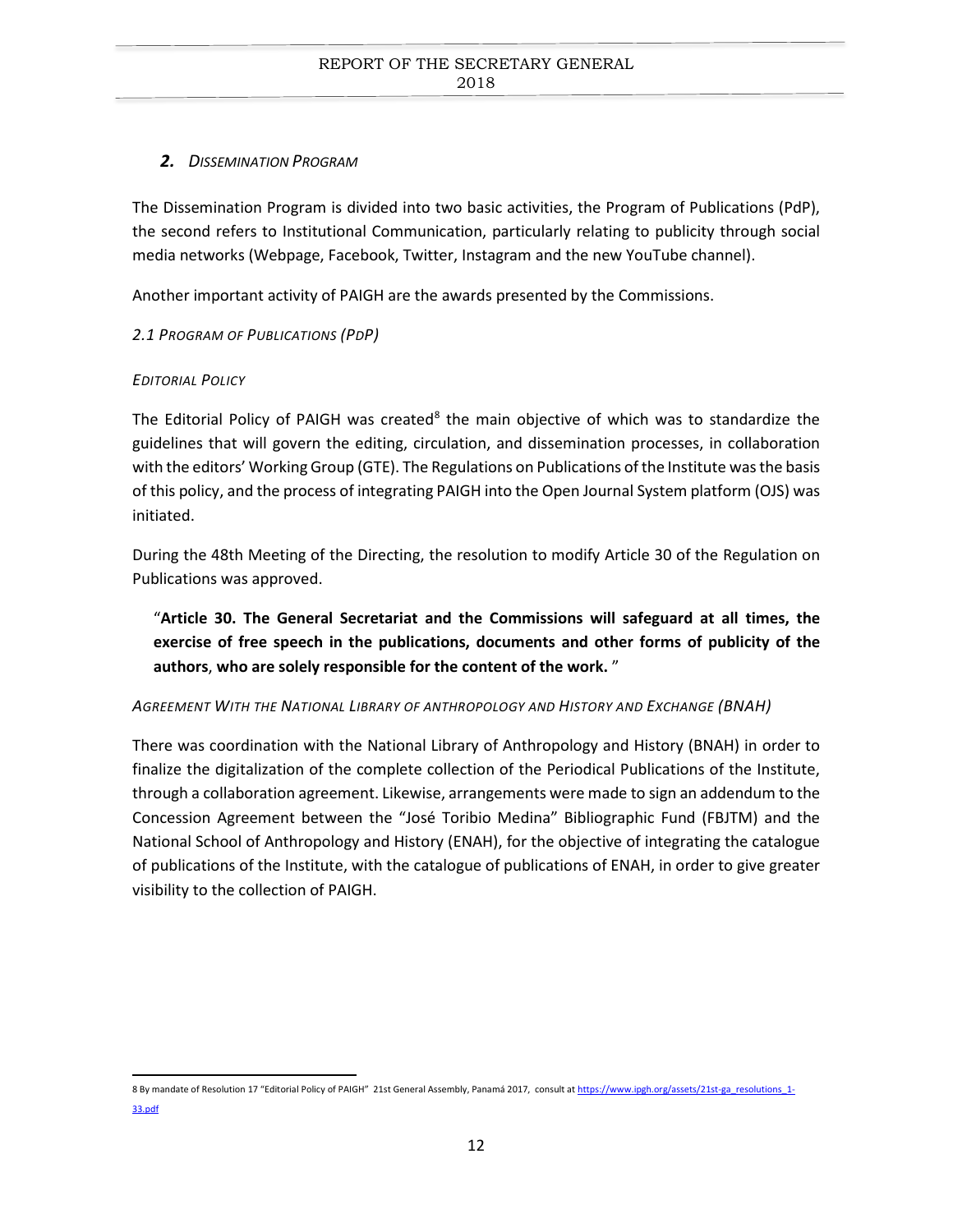The institutions that have exchange agreements with the Institute were provided with links to each of the journals of the Institute<sup>9</sup> and informed of the publication of new editions for publicity and consultation, in coordination with ENAH.

The Department of Publications of the Institute is responsible for the publication of the journals of the Commissions, which are divided into periodical and occasional.

# *PERIODICAL PUBLICATIONS*

Regarding the periodical publications, there was coordination with the editors in order for them to be maintained current.

In 2016 some journals changed frequency, such as the Cartography Journal (Revista Cartográfica and the History Journal (Revista Historia de América (RHA) which changed frequency from bi-annual to annual. The *Revista de Geofísica* (RGF) became bi-annual.

Two years later, in order to bring the editions current, the *Revista Cartográfica* and *Revista de Historia de América* became bi-annual.

| 2016                    | 2017                     | 2018                     |
|-------------------------|--------------------------|--------------------------|
| 7 editions annually     | 8 editions annually      | 9 editions annually      |
| 43% published on time   | 62% published on time    | 66% published on time    |
| 5 annual journals       | 4 annual journals        | 3 annual journals        |
| 1 bi-annual journal (2) | 2 bi-annual journals (4) | 3 bi-annual journals (6) |
|                         |                          |                          |

*Table Showing Progress of the Publications*

## *OCCASIONAL PUBLICATIONS*

During 2018 as the result of a project of the Technical Assistance Program, the book "El IPGH, Una Historia de 90 años" (*PAIGH, a 90-Year History*) by Héctor Oscar José Pena was published. Likewise, there were publications of "Historia Comparada de las Américas, Siglo XIX, Tiempo de Letras" (*Comparative History of the Americas, XIX Century, Age of Letters*", coordinated by the research scholars Liliana Weinberg and Rodrigo García de la Sierra.

<span id="page-12-0"></span><sup>9</sup> By decree of Resolution 18 "Electronic Exchange", 21st General Assembly, Panamá 2017, consult a[t https://www.ipgh.org/assets/21st-ga\\_resolutions\\_1-33.pdf](https://www.ipgh.org/assets/21st-ga_resolutions_1-33.pdf)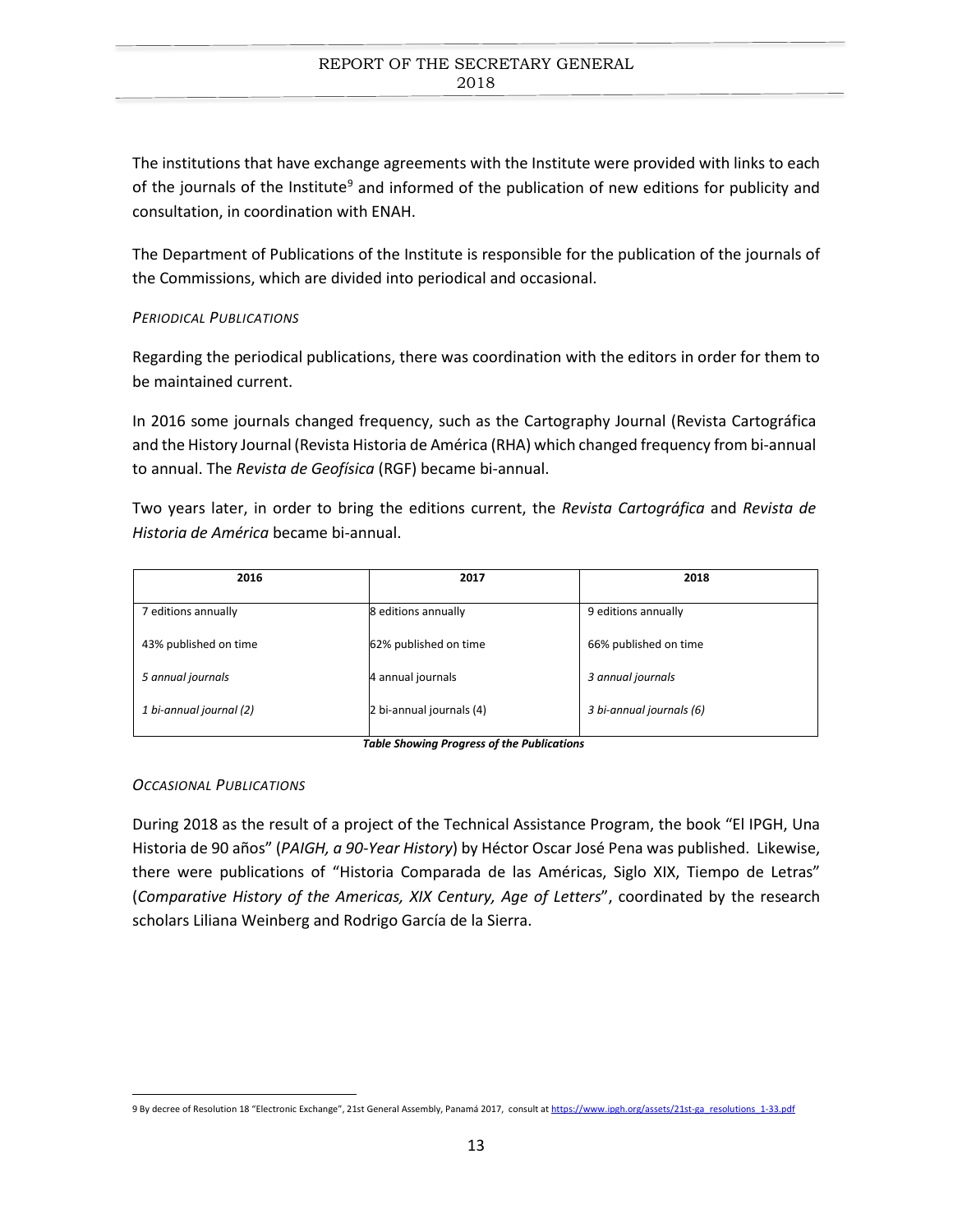## <span id="page-13-0"></span>*2.2 INSTITUTIONAL COMMUNICATION*

The Department of Publications worked to provide greater visibility for the Institute, updating the web page, changing the structure of the pages of the Commissions. Greater publicity was given to the meetings of the Institute and to the calls for the presentation of projects (Technical Assistance Program), and Awards. Accounts were opened on the principal social media networks, generating greater publicity for the topics related to PAIGH and its Member countries.

| Social Media Networks | 2017                     | October 2018 |
|-----------------------|--------------------------|--------------|
| Web Page              | -                        | New page     |
| Twitter               | 1250                     | 1936         |
| Facebook              | -                        | 7245         |
| Instagram             | $\overline{\phantom{0}}$ | 1097         |
| YouTube               | -                        | 26           |

*Comparative Table of the activities on social media networks*

## <span id="page-13-1"></span>*2.3 AWARDS*

The Institute has 12 awards in its fields of study, in order to motivate and encourage the countries and their respective experts.

During 2018 the following awards were presented: "Leopoldo Zea", "Arch C. Gerlach", "Wallace Atwood" and "Best Master's Thesis in Cartography, Geodesy and/or Geographic Information; on the other hand, the Award for the Best Master's Thesis in History was declared vacant, however, there were also two honorary mentions, and the "Silvio Zavala" Award.

The GEOSUR award was also presented. The award ceremony and technical presentation took place during the 11th GEOSUR Meeting held in October 2018, in Santa Cruz de la Sierra, Bolivia, within the framework of the 48th Meeting of the Directing Council of PAIGH. The award was presented to the Colombian Geological Service.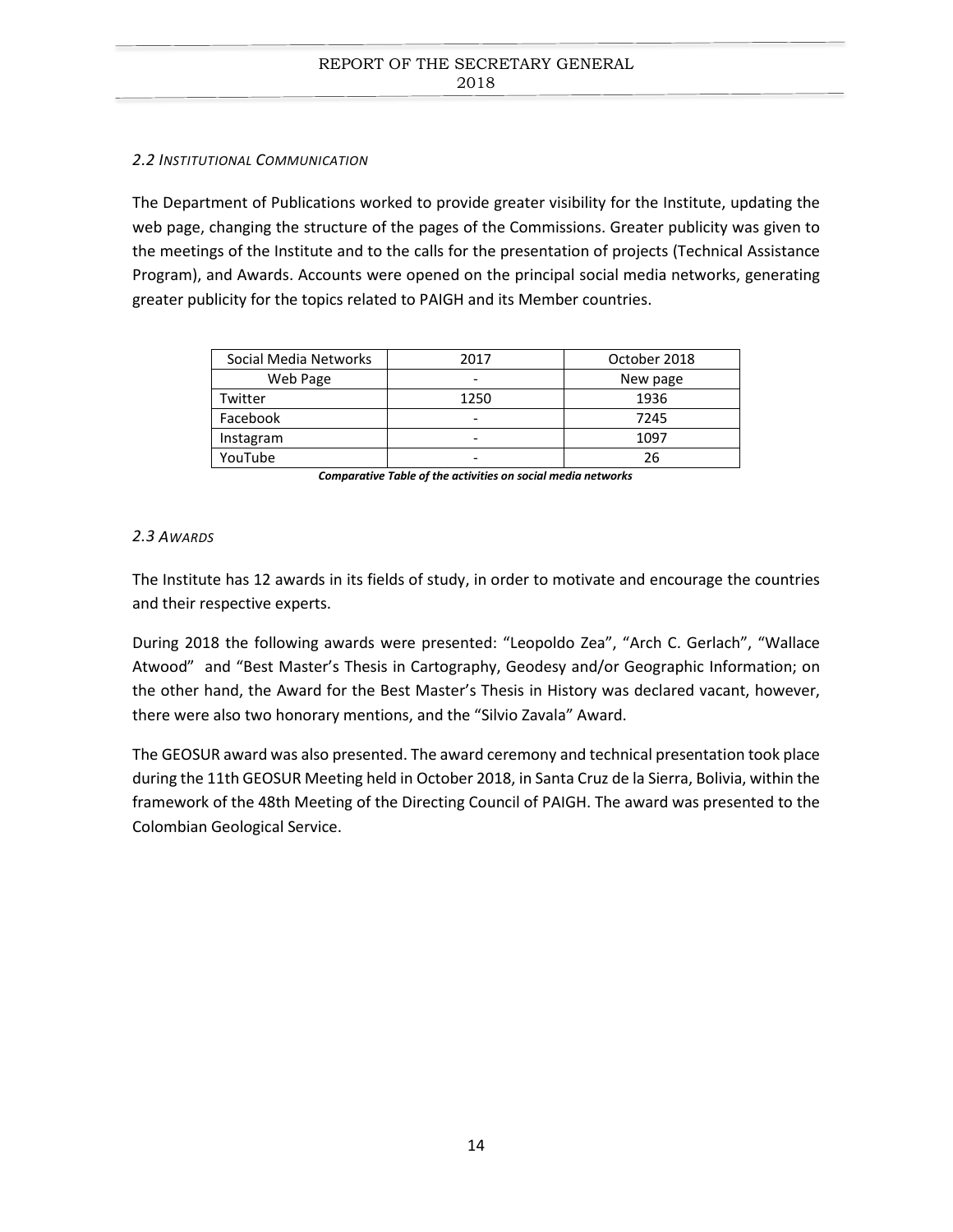# <span id="page-14-0"></span>**B) FINANCIAL AREA**

## *OCCASIONAL ACTIONS*

The quota contributions of the Member States are the basis of PAIGH funding, and in this regard, there were communications and coordination with the pertinent authorities of every Member State regarding the situation of each country.

As a result of the resolutions approved at the 21st General Assembly<sup>10</sup>, there were several proposals for a new scale of quotas. These proposals wich were sent to the authorities of PAIGH and the Chairmen of the National Sections in advance, for their information, were reviewed and voted upon during the 48th Meeting of the Directing Council, resulting in the increase in quota contributions effective January 2020.

It should be mentioned that quota contributions did not increase in 2019.

# *PERMANENT ACTIONS*

Additional income was generated from the annual contribution of the cooperating partners, which have increased in this period, from 11 to 21.

The Department of Technical Assistance (projects) continues to seek new sources of income, presenting new proposals through the signing of agreements, and in response to diverse calls for the presentation of projects.

<span id="page-14-1"></span><sup>10</sup> Resolution no. 11 "Annual Quota Contributions Effective 2020", Panamá, 201[7 https://www.ipgh.org/assets/21st-ga\\_resolutions\\_1-33.pdf](https://www.ipgh.org/assets/21st-ga_resolutions_1-33.pdf)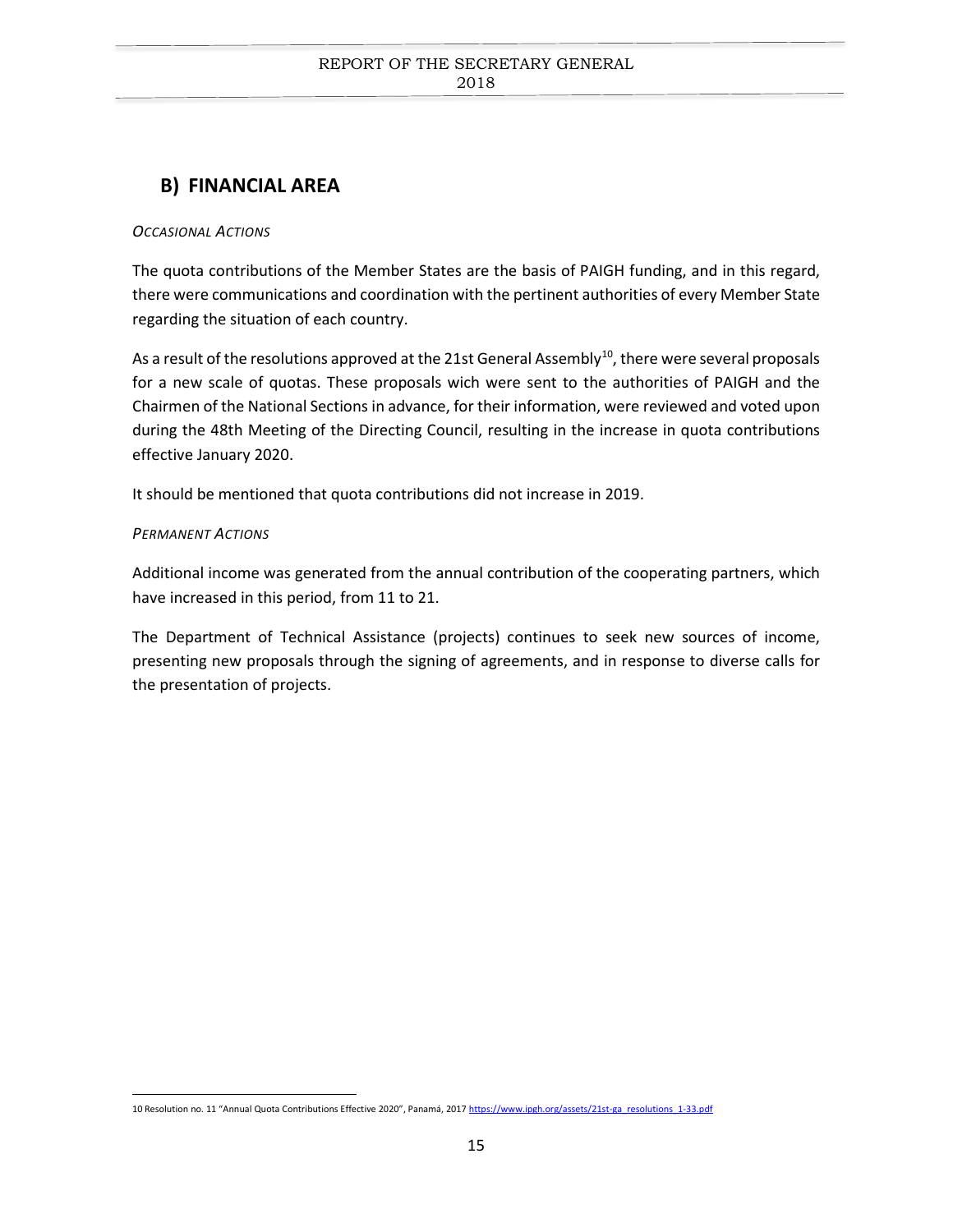# **Scale of Quotas approved for 2019 and 2020**

**48th Meeting of the Directing Council**

**Santa Cruz, Bolivia, October 2018 [11](#page-15-0)**

|                      | Scale of quotas |               |  |
|----------------------|-----------------|---------------|--|
| <b>Member State</b>  | 2019<br>(USD)   | 2020<br>(USD) |  |
| <b>United States</b> | 323,900         | 323,900       |  |
| <b>Brazil</b>        | 64,896          | 80,030        |  |
| Mexico               | 46,176          | 56,944        |  |
| Argentina            | 37,206          | 45,882        |  |
| Venezuela            | 24,336          | 30,011        |  |
| Colombia             | 7,176           | 8,849         |  |
| Chile                | 5,840           | 7,202         |  |
| Peru                 | 5,509           | 6,794         |  |
| Ecuador              | 5,509           | 6,794         |  |
| Uruguay              | 5,509           | 6,794         |  |
| Dominican Republic   | 5,509           | 6,794         |  |
| Costa Rica           | 5,509           | 6,794         |  |
| Panama               | 5,509           | 6,794         |  |
| Guatemala            | 5,509           | 6,794         |  |
| Paraguay             | 5,509           | 6,794         |  |
| El Salvador          | 5,509           | 6.794         |  |
| <b>Bolivia</b>       | 5,509           | 6,794         |  |
| Honduras             | 5,509           | 6,794         |  |
| <b>Belize</b>        | 5,509           | 6,794         |  |
| Haiti                | 5,509           | 6,794         |  |
| Nicaragua            | 5,509           | 6,794         |  |
| <b>TOTAL</b>         | 586.656         | 647.934       |  |

<span id="page-15-0"></span> <sup>11</sup> Resolution no. 2 "New scale of quotas for Member States as of 2020", Santa Cruz de la Sierra, Bolivia, 2018. <https://www.ipgh.org/assets/resolution-no.-2.pdf>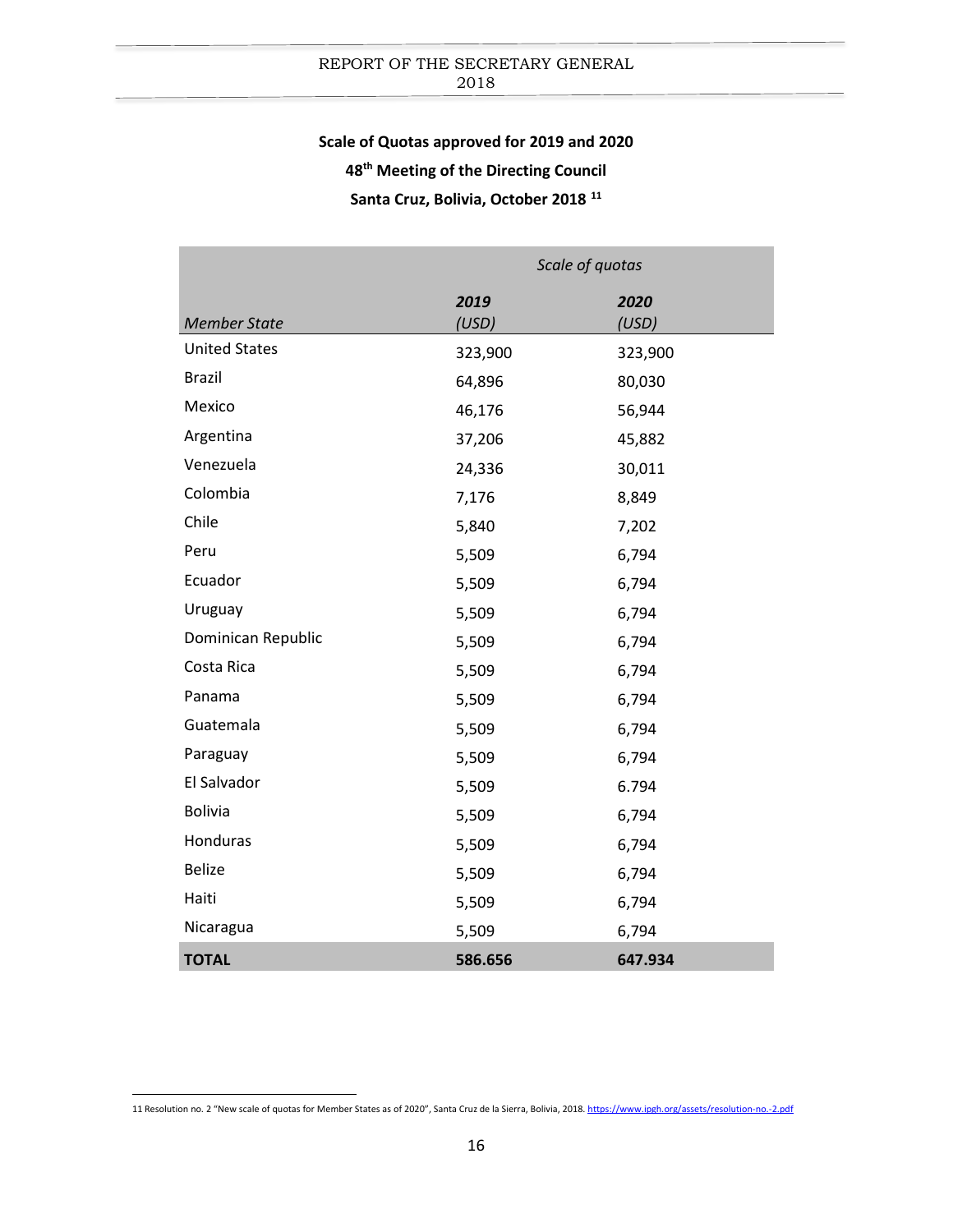#### <span id="page-16-0"></span>*STATEMENT OF QUOTA PAYMENTS AS OF 2018*

| <b>Member State</b>  | Quota US\$ | %     | <b>Arrears US\$</b> | <b>Pending Quotas</b> | Payment in 2018 | <b>Future quotas</b> |
|----------------------|------------|-------|---------------------|-----------------------|-----------------|----------------------|
| Argentina            | 37,206.00  | 6.34  | 37,206.00           |                       | 37,206.00       |                      |
| Belize               | 5,509.00   | 0.94  |                     | 0                     | 14,930.00       |                      |
| <b>Bolivia</b>       | 5,509.00   | 0.94  | 5,509.00            | 1                     | 5,509.00        |                      |
| <b>Brazil</b>        | 64,896.00  | 11.05 | 519,168.00          | 8                     |                 |                      |
| Chile                | 5,840.00   | 1     |                     | 0                     | 5,840.00        |                      |
| Colombia             | 7,176.00   | 1.22  |                     | 0                     | 7,176.00        |                      |
| Costa Rica           | 5,509.00   | 0.94  |                     | 0                     | 5,509.00        | 143.66               |
| Dominican Republic   | 5,509.00   | 0.94  |                     | 0                     | 5,509.00        |                      |
| Ecuador              | 5,509.00   | 0.94  |                     | 0                     | 5,509.00        |                      |
| El Salvador          | 5,509.00   | 0.94  |                     | $\Omega$              | 5,509.00        |                      |
| Guatemala            | 5,509.00   | 0.94  | 1,609.00            | 0.29                  | 5,509.00        |                      |
| Haiti                | 5,509.00   | 0.94  |                     | 0                     | 11,050.00       | 16,285.45            |
| Honduras             | 5,509.00   | 0.94  | 4,848.81            | 1                     | 3,528.45        |                      |
| Mexico               | 46,176.00  | 7.87  |                     | $\Omega$              | 46,176.00       |                      |
| Nicaragua            | 5,509.00   | 0.94  | 2,551.49            | 0.5                   | 16,333.89       |                      |
| Panama               | 5,509.00   | 0.94  |                     | 0                     | 5,509.00        |                      |
| Paraguay             | 5,509.00   | 0.94  | 7,815.43            | 1.3                   | 1,678.98        |                      |
| Peru                 | 5,509.00   | 0.94  |                     | 0                     | 5,509.00        |                      |
| <b>United States</b> | 323,900.00 | 55.21 |                     | 0                     | 323,900.00      |                      |
| <b>Uruguay</b>       | 5,509.00   | 0.94  |                     | 0                     | 5,509.00        |                      |
| Venezuela            | 24,336.00  | 4.15  | 98,217.82           | 4                     |                 |                      |
| <b>TOTAL</b>         | 586,656.00 | 100   | 676,925.55          |                       | 517,400.32      | 16,429.11            |